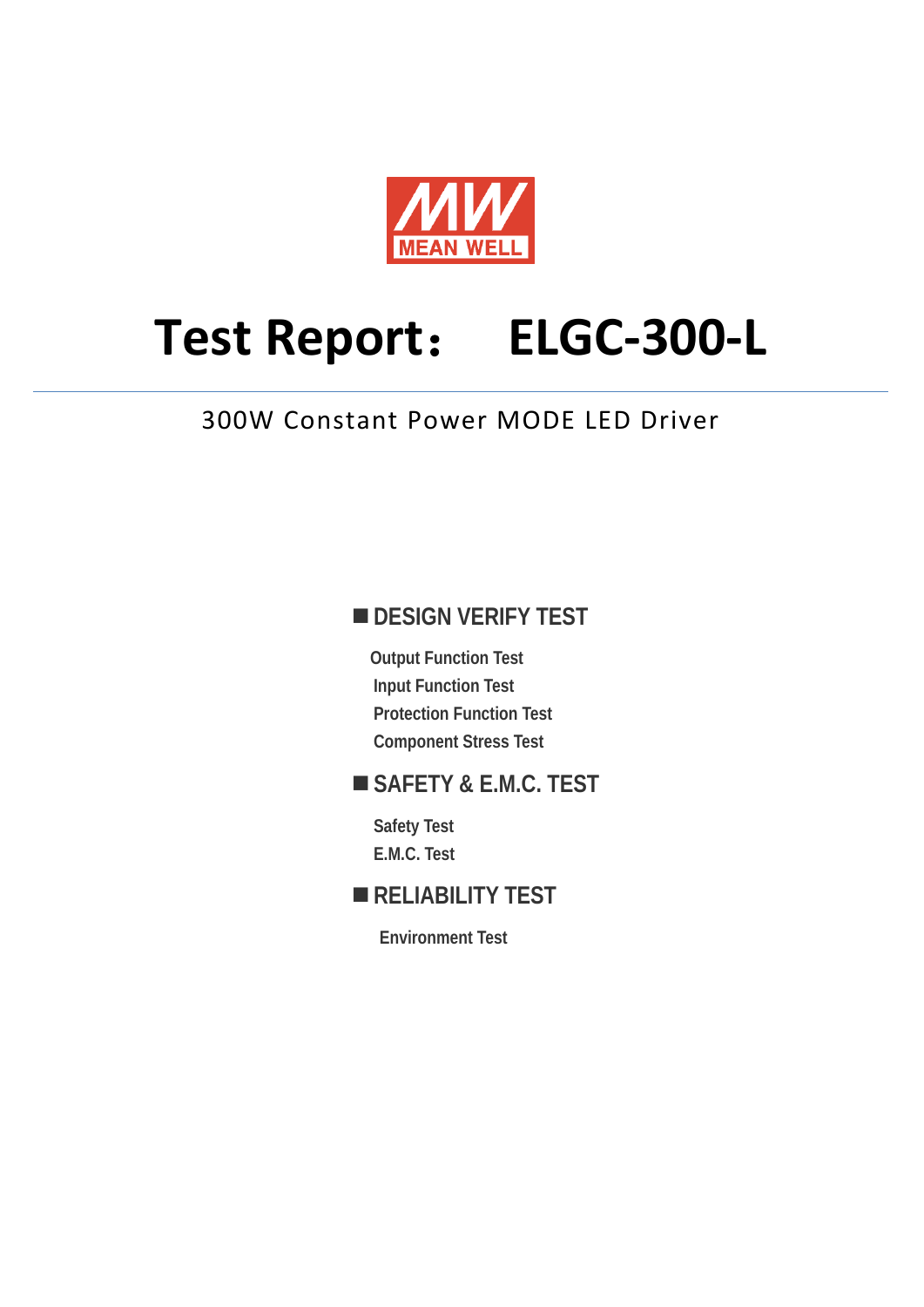

### **DESIGN VERIFY TEST**

### **OUTPUT FUNCTION TEST**

| <b>NO</b>      | <b>TEST ITEM</b>                                      | <b>SPECIFICATION</b>                             | <b>TEST CONDITION</b>                                                              | <b>RESULT</b>            |
|----------------|-------------------------------------------------------|--------------------------------------------------|------------------------------------------------------------------------------------|--------------------------|
| $\mathbf{1}$   | <b>CURRENT TOLERANCE</b>                              | $\pm$ 5%                                         | I/P: 100 VAC / 305 VAC                                                             | $< \pm 5\%$              |
|                |                                                       |                                                  | O/P: FULL/ MIN LOAD                                                                |                          |
|                |                                                       |                                                  | Ta: $25^{\circ}$ C                                                                 |                          |
| $\overline{2}$ | CONSTANT CURRENT REGION                               | 116 V~232 V                                      | I/P: 230 VAC                                                                       | 27 V~232 V               |
|                |                                                       |                                                  | O/P: FULL LOAD                                                                     |                          |
|                |                                                       |                                                  | Ta: $25^{\circ}$ C                                                                 |                          |
| 3              | OPEN CIRCUIT VOLTAGE (max.)                           | 240 V                                            | I/P: 230 VAC                                                                       | 235.5V                   |
|                |                                                       |                                                  | O/P: NO LOAD                                                                       |                          |
|                |                                                       |                                                  |                                                                                    |                          |
|                |                                                       |                                                  |                                                                                    |                          |
| 4              | <b>CURRENT RIPPLE</b>                                 | 5.0% max. @rated current                         | I/P: 230 VAC                                                                       | 1.5%                     |
|                |                                                       |                                                  | O/P: FULL LOAD                                                                     |                          |
|                |                                                       |                                                  | Ta: $25^{\circ}$ C                                                                 |                          |
| 5              | CURRENT ADJ. RANGE                                    | $0.65A - 2.0A$                                   | I/P: 230 VAC                                                                       | $0.65 A - 2.2A$          |
|                |                                                       |                                                  | O/P: TESTING                                                                       |                          |
|                |                                                       |                                                  | Ta: $25^{\circ}$ C                                                                 |                          |
|                |                                                       |                                                  |                                                                                    |                          |
| 6              | CONSTANT POWER                                        | O/P: 301.6W                                      | I/P: 230 VAC                                                                       | TEST: OK                 |
|                |                                                       |                                                  | O/P: Vo×lo                                                                         |                          |
|                |                                                       |                                                  |                                                                                    |                          |
| $\overline{7}$ | SET UP TIME(Max)                                      | 500ms/115VAC                                     | I/P: 115 VAC                                                                       | 276 ms/115 VAC           |
|                |                                                       | 500ms/230VAC                                     | I/P: 230 VAC                                                                       | 276 ms/230 VAC           |
|                |                                                       |                                                  | O/P: FULL LOAD                                                                     |                          |
|                |                                                       |                                                  | Ta: $25^{\circ}$ C                                                                 |                          |
|                | INPUT=115VAC/50HZ@FULLLOAD                            |                                                  | INPUT=230 VAC/50HZ @ FULL LOAD                                                     |                          |
|                | CH1: Output Voltage CH2: AC Input Voltage<br>Tek Stop |                                                  | CH1: Output Voltage CH2: AC Input Voltage<br>Tek Stop                              |                          |
|                |                                                       | $40.0 V - 155 V$<br>Δ:<br>П                      | o                                                                                  | $-250V$<br>-5.00 V<br>Δ: |
|                |                                                       | @:<br>276ms<br>$\Delta$ :                        |                                                                                    | @:<br>276ms<br>Δ:        |
|                |                                                       | $@: -252ms$                                      |                                                                                    | @: -242ms                |
|                |                                                       |                                                  |                                                                                    |                          |
|                |                                                       |                                                  | ,,,,,,,,,,,                                                                        | ,,,,,,,,,,,,,            |
|                |                                                       |                                                  |                                                                                    |                          |
|                | $\mathbf{p}$                                          |                                                  | 2                                                                                  |                          |
|                | .                                                     | <b>AA A A A A A A A A A A A A A A</b>            |                                                                                    |                          |
|                |                                                       |                                                  | WWW                                                                                |                          |
|                |                                                       |                                                  |                                                                                    |                          |
|                |                                                       |                                                  |                                                                                    |                          |
|                | π                                                     |                                                  | $\vert$ T)                                                                         |                          |
|                |                                                       |                                                  |                                                                                    |                          |
|                | $Ch1$ 46.4 V Man2                                     | 250 V $\sqrt{N}$ M 100ms A Ch1 $\Gamma$<br>186 V | $Ch1$ 46.4 V NCh <sub>2</sub><br>$250 \text{ V}$ $\sqrt{N}$ M 100ms A Ch1 $\Gamma$ | 186 V                    |
|                |                                                       | $\sqrt{60.00 \%}$                                | $\sqrt{0.00 \%}$                                                                   |                          |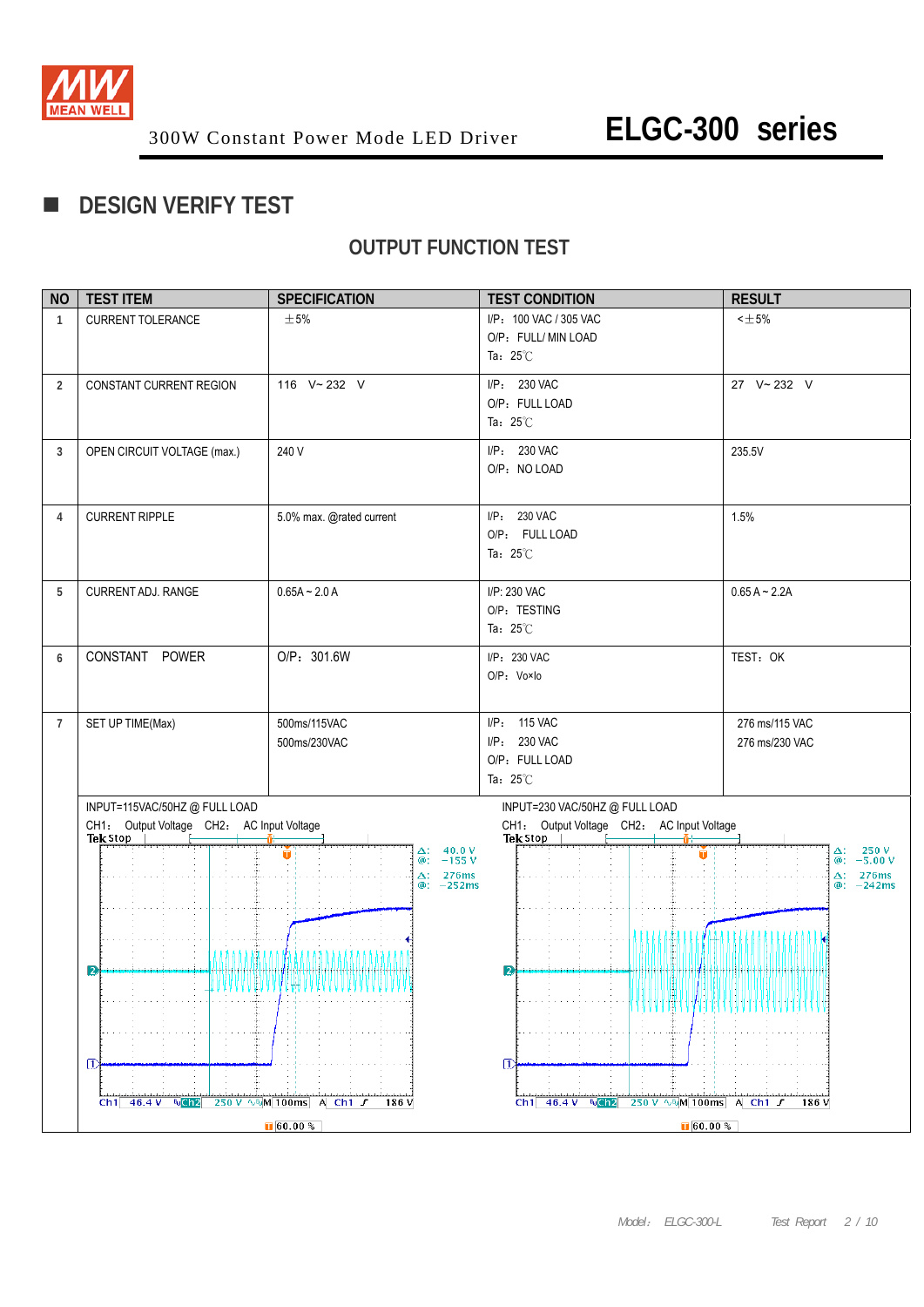

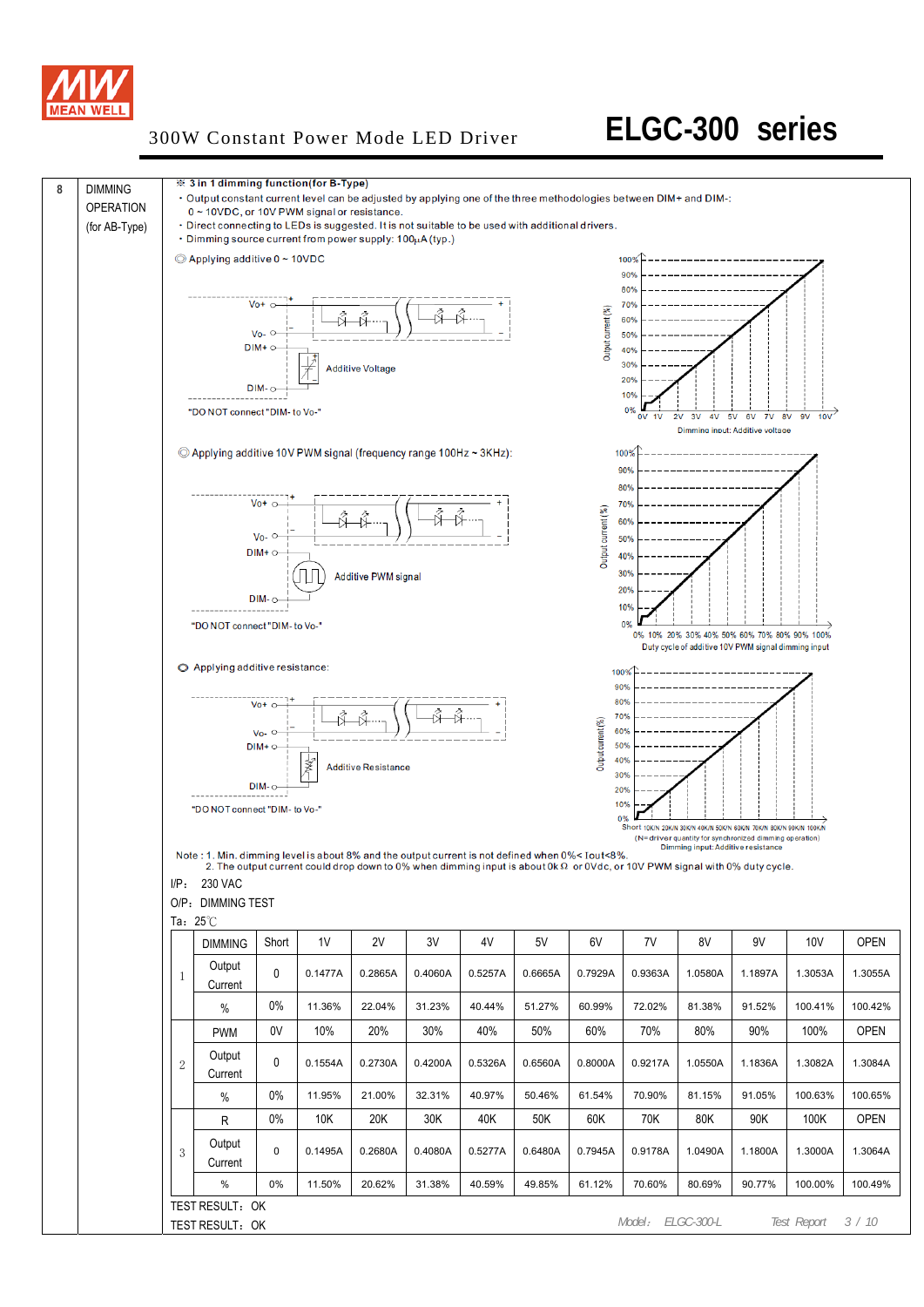

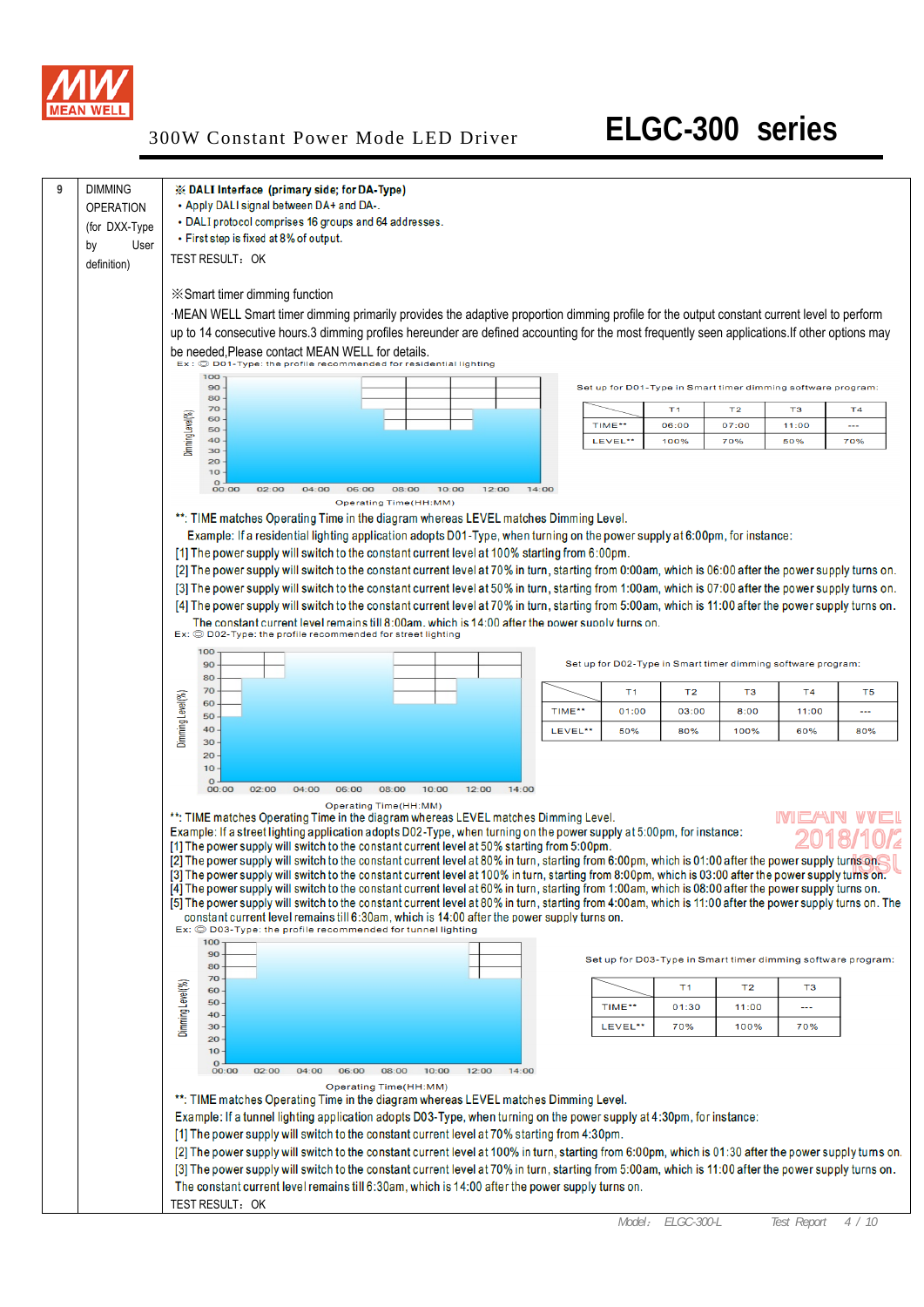

### **INPUT FUNCTION TEST**

| <b>NO</b>      | <b>TEST ITEM</b>                                                                                                          | <b>SPECIFICATION</b>                                                                                                                                                                                                 | <b>TEST CONDITION</b>                                                                                                                                                | <b>RESULT</b>                                                    |
|----------------|---------------------------------------------------------------------------------------------------------------------------|----------------------------------------------------------------------------------------------------------------------------------------------------------------------------------------------------------------------|----------------------------------------------------------------------------------------------------------------------------------------------------------------------|------------------------------------------------------------------|
| $\mathbf{1}$   | <b>INPUT VOLTAGE RANGE</b>                                                                                                | 90VAC~305 VAC                                                                                                                                                                                                        | I/P: TESTING<br>O/P: FULL LOAD<br>(PLEASE CHECK DERATING CURVE)<br>Ta: $25^{\circ}$ C                                                                                | 87V~305V                                                         |
|                |                                                                                                                           |                                                                                                                                                                                                                      | $I/P$ :<br>LOW-LINE-3V=87 V<br>HIGH-LINE+10V=315V<br>O/P: FULL/MIN LOAD<br>(PLEASE CHECK DERATING CURVE)<br>ON: 30 Sec OFF: 30 Sec 10MIN<br>(POWER ON/OFF NO DAMAGE) | TEST: OK                                                         |
| $\overline{2}$ | INPUT FREQUENCY RANGE                                                                                                     | 47HZ ~63 HZ<br>NO DAMAGE                                                                                                                                                                                             | I/P: 90 VAC ~305 VAC<br>O/P: FULL~NO LOAD<br>Ta: $25^{\circ}$ C                                                                                                      | TEST: OK                                                         |
| 3              | AC CURRENT<br>115VAC/ 3.0 A<br>230 VAC/ 1.6 A<br>277 VAC/ 1.3 A                                                           |                                                                                                                                                                                                                      | I/P: 115 VAC<br>I/P: 230 VAC<br>I/P: 277 VAC<br>O/P: FULL LOAD<br>Ta: $25^{\circ}$ C                                                                                 | I = 2.821A/ 115VAC<br>$I = 1.401A/230VAC$<br>$I = 1.207A/277VAC$ |
| 4              | LEAKAGE CURRENT                                                                                                           | < 0.75mA / 277VAC                                                                                                                                                                                                    | I/P: 277 VAC<br>O/P: NO LOAD<br>Ta: $25^{\circ}$ C                                                                                                                   | L-FG: 0.364mA<br>N-FG: 0.356mA                                   |
| 5              | POWER<br><b>STANDBY</b><br><b>CONSUMPTION</b>                                                                             | <0.5W for A/B/DA-Type                                                                                                                                                                                                | I/P: 230VAC<br>O/P: NO LOAD/STANDBY<br>Ta: $25^{\circ}$ C                                                                                                            | 0.40W                                                            |
| 6              | INRUSH CURRENT(Typ)                                                                                                       | 230 V/<br>45A<br><b>COLD START</b><br>(twidth=1300us measured at 50%<br>Ipeak) COLD START at 230V                                                                                                                    | I/P: 230 VAC<br>O/P: FULL LOAD<br>Ta: $25^{\circ}$ C                                                                                                                 | I=35.8A/230VAC<br>Twidth = $1020$ us                             |
|                | INPUT=230VAC/50HZ @ FULL LOAD<br>CH2: Input current CH1: AC Input Voltage<br>Tek 运行<br>Che $\downarrow$ 10.0 A $\Omega$ M | 触发?<br>$\Delta$ : 2.80 A<br>@: 18.0 A<br>$\begin{array}{ll} \Delta: & 1.02 \text{ms} \\ \textcircled{a}: & 1.02 \text{ms} \end{array}$<br>Ch4 最大<br>35.8 A<br>Ch2 250 V ∿%M 400µs A Ch4 J 15.2 A<br>$\sqrt{34.40\%}$ |                                                                                                                                                                      |                                                                  |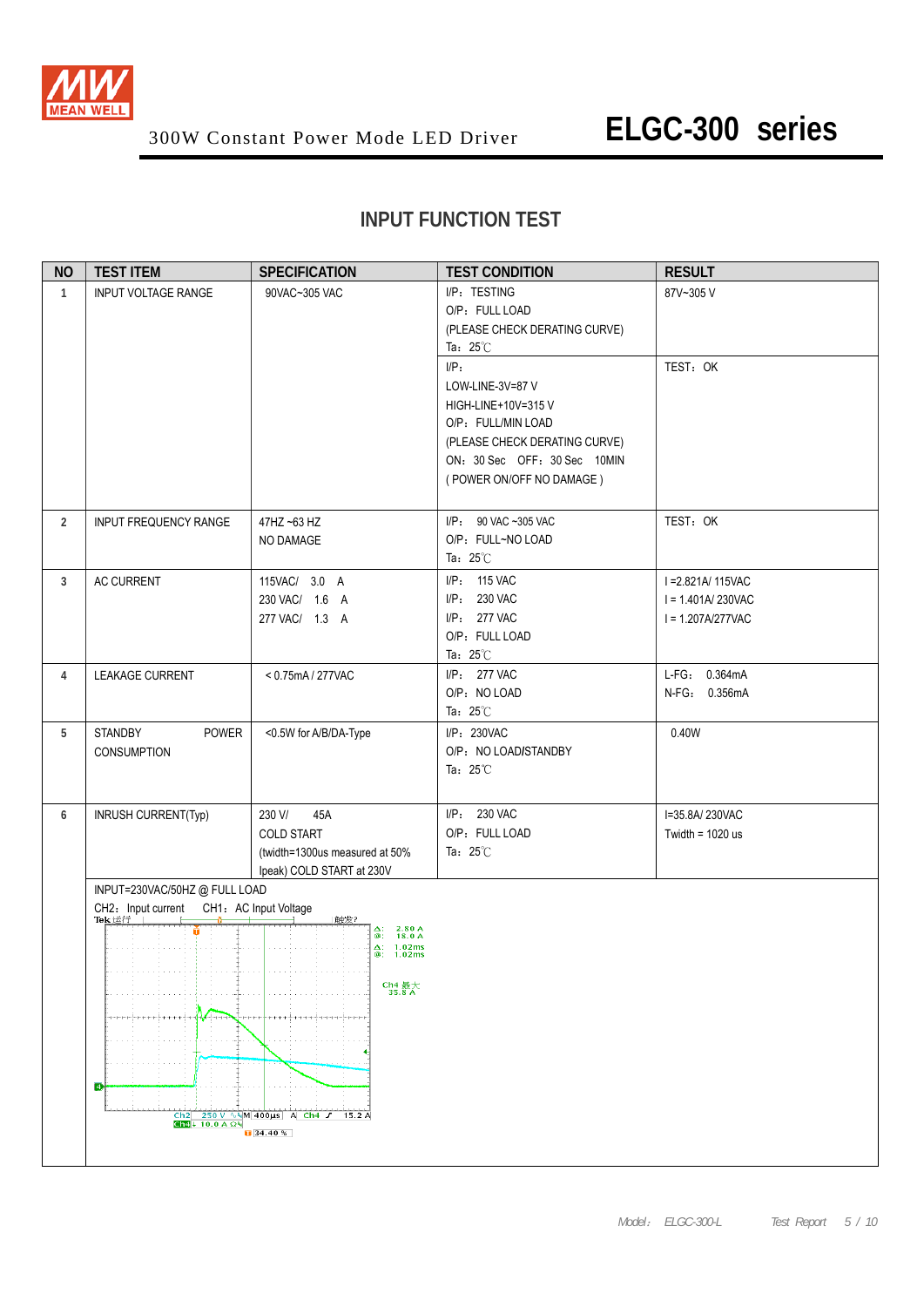

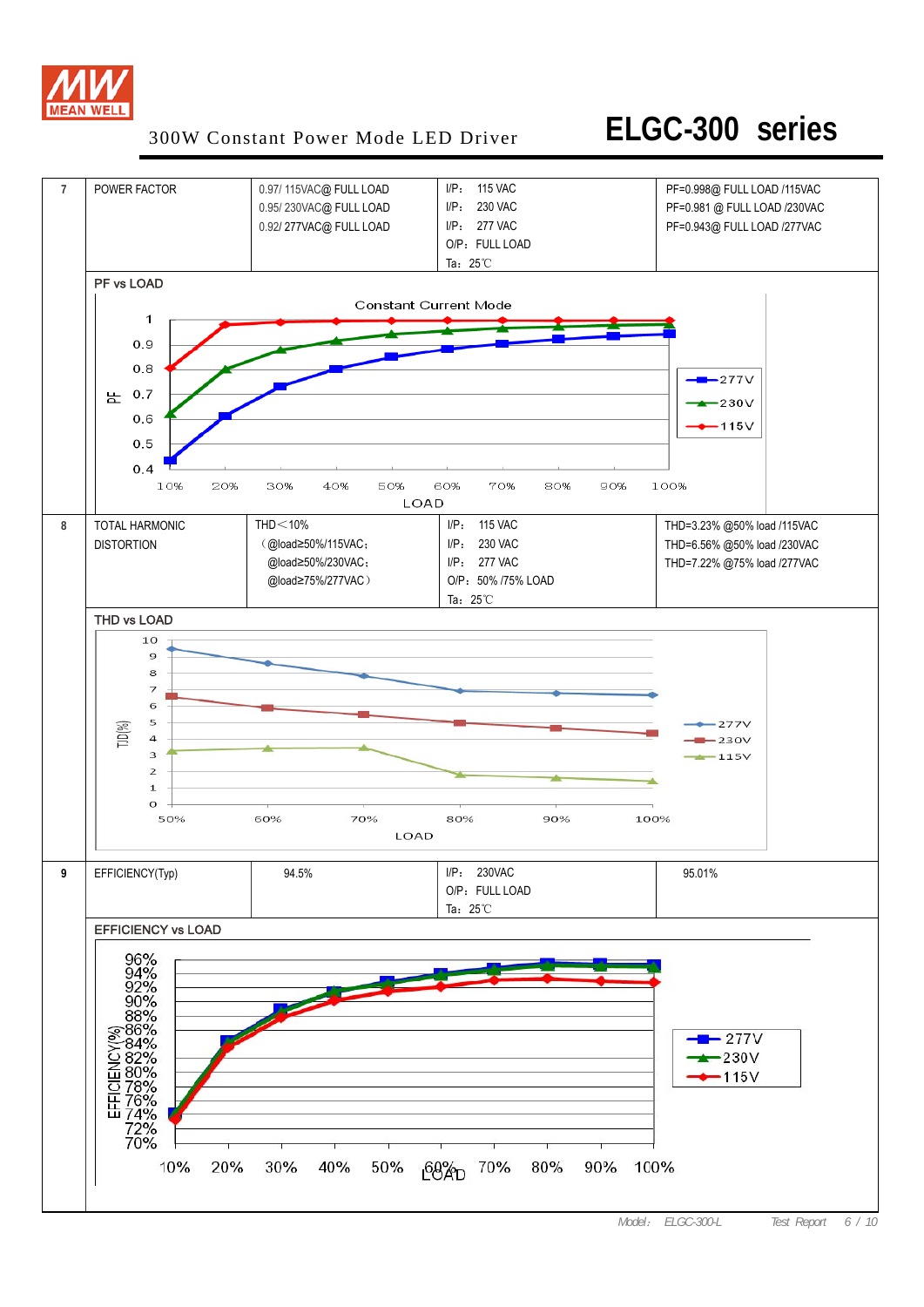

### **PROTECTION FUNCTION TEST**

| <b>NO</b> | <b>TEST ITEM</b>        | <b>SPECIFICATION</b>      | <b>TEST CONDITION</b>         | <b>RESULT</b>                                        |
|-----------|-------------------------|---------------------------|-------------------------------|------------------------------------------------------|
|           | OVER VOLTAGE PROTECTION | 241V~275V                 | 100VAC<br>UP:                 | 249.07V/100VAC                                       |
|           |                         |                           | 230VAC<br>$I/P$ :             | 249.08V/230VAC                                       |
|           |                         |                           | 305VAC<br>I/P:                | 248.99V/305VAC                                       |
|           |                         |                           | O/P <sub>z</sub><br>NO LOAD   | Shut down o/p voltage, re-power on to recovery       |
|           |                         |                           |                               |                                                      |
| 2         | <b>OVER TEMPERATURE</b> | NO DAMAGE                 | 100VAC<br>I/P:                | O.T.P. Active                                        |
|           | <b>PROTECTION</b>       |                           | $I/P$ :<br>230VAC             | Tcase>85 $C \pm 5$ °C, derate power automatically by |
|           |                         |                           | 305VAC<br>I/P:                | $6\%$ C max                                          |
|           |                         |                           | O/P: FULL LOAD                |                                                      |
| 3         | SHORT PROTECTION        | <b>SHORT EVERY OUTPUT</b> | 100VAC<br>$I/P$ :             | NO DAMAGE                                            |
|           |                         | 1 HOUR NO DAMAGE          | $I/P$ :<br>230VAC             | constant current limiting recovers automatically     |
|           |                         |                           | I/P:<br>305VAC                | after fault condition is removed                     |
|           |                         |                           | FULL LOAD<br>O/P <sub>z</sub> |                                                      |
|           |                         |                           | Ta: $25^{\circ}$ C            |                                                      |

#### **COMPONENT STRESS TEST**

| <b>TEST ITEM</b>                  | <b>SPECIFICATION</b>                   | <b>TEST CONDITION</b>                                                     | <b>RESULT</b>                                                                                                                                                                                                                                                       |
|-----------------------------------|----------------------------------------|---------------------------------------------------------------------------|---------------------------------------------------------------------------------------------------------------------------------------------------------------------------------------------------------------------------------------------------------------------|
| <b>PWM Transistor</b>             | Q <sub>5</sub><br>Rated                | I/P: High-Line +3V =308V                                                  |                                                                                                                                                                                                                                                                     |
| (D to S) or (C to E) Peak Voltage | 23.9A/ 600V                            | O/P: (1) Full Load Turn on                                                | (1) 442V                                                                                                                                                                                                                                                            |
|                                   |                                        | (2) Output Short                                                          | $(2)$ 448V                                                                                                                                                                                                                                                          |
|                                   |                                        | (3) Full load continue                                                    | (3) 446V                                                                                                                                                                                                                                                            |
|                                   |                                        |                                                                           |                                                                                                                                                                                                                                                                     |
| <b>PFC Transistor</b>             | Rated<br>Q1                            | $I/P$ : High-Line +3V =308V                                               |                                                                                                                                                                                                                                                                     |
|                                   | 22A/600V                               | O/P: (1)Full Load                                                         | $(1)$ 490V                                                                                                                                                                                                                                                          |
|                                   |                                        | (2) Output Short                                                          | $(2)$ 452V                                                                                                                                                                                                                                                          |
|                                   |                                        | (3) Full Load continue                                                    | (3) 486V                                                                                                                                                                                                                                                            |
|                                   |                                        |                                                                           |                                                                                                                                                                                                                                                                     |
|                                   | D1 Rated                               | $I/P$ : High-Line +3V =308V                                               |                                                                                                                                                                                                                                                                     |
|                                   |                                        | O/P: (1) Full Load Turn on                                                | (1) 442V                                                                                                                                                                                                                                                            |
|                                   |                                        | (2) Output Short                                                          | $(2)$ 436V                                                                                                                                                                                                                                                          |
|                                   |                                        | (3) Full load continue                                                    | (3) 446V                                                                                                                                                                                                                                                            |
|                                   |                                        |                                                                           |                                                                                                                                                                                                                                                                     |
| Diode Peak Voltage                | Q100 Rated                             | $I/P$ : High-Line +3V =308V                                               |                                                                                                                                                                                                                                                                     |
|                                   |                                        | O/P: (1)Full Load                                                         | $(1)$ 492V                                                                                                                                                                                                                                                          |
|                                   |                                        | (2) Output Short                                                          | $(2)$ 42V                                                                                                                                                                                                                                                           |
|                                   |                                        | (3) Full Load continue                                                    | (3)486V                                                                                                                                                                                                                                                             |
|                                   |                                        |                                                                           | $(4)$ 494V                                                                                                                                                                                                                                                          |
|                                   |                                        |                                                                           |                                                                                                                                                                                                                                                                     |
|                                   |                                        |                                                                           |                                                                                                                                                                                                                                                                     |
|                                   |                                        |                                                                           | $(1)$ 440V                                                                                                                                                                                                                                                          |
|                                   |                                        |                                                                           | $(2)$ 438V                                                                                                                                                                                                                                                          |
|                                   |                                        |                                                                           | (3) 446V<br>(4) 444V                                                                                                                                                                                                                                                |
|                                   |                                        |                                                                           |                                                                                                                                                                                                                                                                     |
|                                   | P.F.C DIODE<br>Input Capacitor Voltage | 10 A/600 V<br>10A/600V<br>Rated:<br>C <sub>5</sub><br>450 V<br>$150 \mu/$ | Ta: $25^{\circ}$ C<br>Ta: $25^{\circ}$ C<br>(4) No Load<br>Ta: $25^{\circ}$ C<br>$I/P$ : High-Line +3V =308 V<br>O/P: (1)Full Load input on/off<br>(2) Min load input on /Off<br>(3) Full Load /Min load Change<br>(4) Full load continue<br>Ta: $25^\circ\text{C}$ |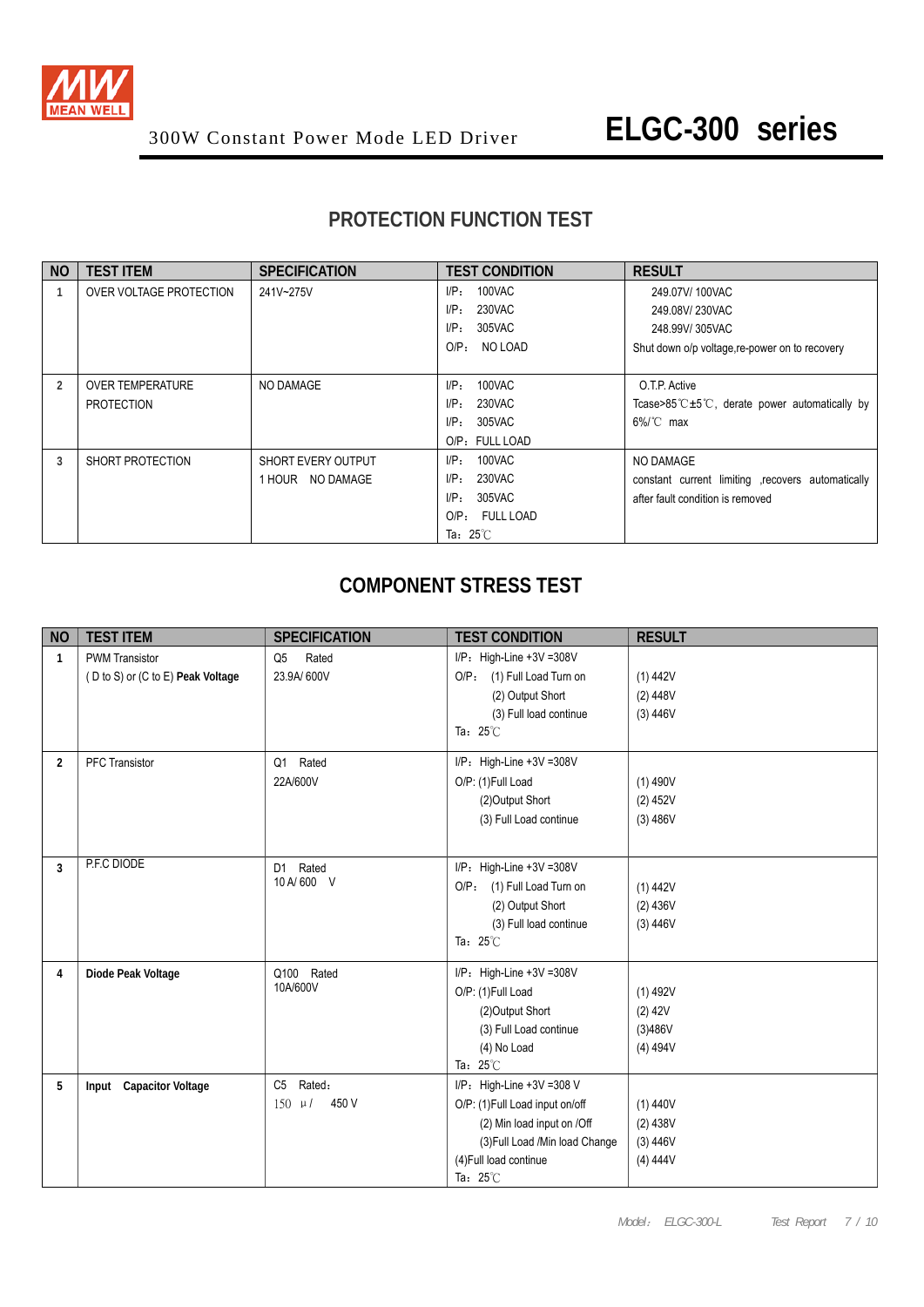

| b | <b>Control IC Voltage Test</b> | Rated<br>U <sub>2</sub> | $I/P$ : High-Line +3V =308V |           |
|---|--------------------------------|-------------------------|-----------------------------|-----------|
|   |                                | 16 V                    | O/P(1)FULL LOAD             | (1) 13.4V |
|   |                                |                         | (2) Output Short            | (2) 13.4V |
|   |                                |                         | (3)0.V.P.                   | (3) 13.4V |
|   |                                |                         | (4) NO LOAD VR. LOW LINE    | (4) 13.4V |
|   |                                |                         | Ta: $25^\circ\text{C}$      |           |

### **SAFETY TEST**

| N <sub>O</sub> | <b>TEST ITEM</b>            | <b>SPECIFICATION</b>             | <b>TEST CONDITION</b>            | <b>RESULT</b>                |
|----------------|-----------------------------|----------------------------------|----------------------------------|------------------------------|
|                | WITHSTAND VOLTAGE           | 3.75KVAC/min<br>$I/P-O/P$ :      | 4.125 KVAC/min<br>I/P-O/P:       | $I/P-O/P$ :<br>2.304 mA      |
|                |                             | $I/P-FG$ :<br>2 KVAC/min<4.5mA   | $I/P-FG: 2.4KVAC/min$            | $I/P\text{-FG}$ :<br>2.455mA |
|                |                             | O/P-FG: 1.5KVAC/min              | 1.8 KVAC/min<br>$O/P-FG$ :       | $O/P-FG$ :<br>2.764mA        |
|                |                             |                                  | Ta: $25^{\circ}$ C               | NO DAMAGE                    |
| 2              | <b>ISOLATION RESISTANCE</b> | $I/P-O/P$ : 500VDC>100M $\Omega$ | 500<br>$I/P-O/P$ :<br><b>VDC</b> | $I/P$ -O/P:<br>$>9999$ GQ    |
|                |                             | $I/P-FG$ :<br>500VDC>100MΩ       | $I/P-FG$ :<br>500<br>VDC         | $I/P-FG$ :<br>$>1004$ G Q    |
|                |                             | $O/P-FG: 500VDC > 100MO$         | $O/P-FG$ :<br>500<br>VDC         | $O/P-FG$ :<br>$>999$ G Q     |
|                |                             |                                  | Ta: $25^{\circ}$ C               | NO DAMAGE                    |
| 3              | <b>GROUNDING CONTINUITY</b> | FG(PE) TO CHASSIS                | 2min<br>40A                      |                              |
|                |                             | OR TRACE < 100<br>$m\Omega$      | Ta:25 $^\circ\text{C}$           | 27m <sub>Ω</sub>             |
|                |                             |                                  |                                  |                              |

### **E.M.C TEST**

| <b>NO</b>      | <b>TEST ITEM</b>                                                                                                                | <b>SPECIFICATION</b>                                               | <b>TEST CONDITION</b>                                         | <b>RESULT</b> |  |  |  |
|----------------|---------------------------------------------------------------------------------------------------------------------------------|--------------------------------------------------------------------|---------------------------------------------------------------|---------------|--|--|--|
| $\mathbf{1}$   | <b>HARMONIC</b>                                                                                                                 | EN61000-3-2<br><b>CLASS C</b>                                      | I/P: 230VAC/50HZ<br>O/P: FULL/50% LOAD<br>Ta: $25^{\circ}$ C  | <b>PASS</b>   |  |  |  |
| 2              | CONDUCTION                                                                                                                      | EN55015                                                            | I/P: 230 VAC/50HZ<br>O/P: FULL LOAD<br>Ta: $25^\circ\text{C}$ | <b>PASS</b>   |  |  |  |
| 3              | <b>RADIATION</b>                                                                                                                | EN55015                                                            | I/P: 230 VAC/50HZ<br>O/P: FULL LOAD<br>Ta: $25^\circ$ C       | <b>PASS</b>   |  |  |  |
| 4              | E.S.D                                                                                                                           | EN61000-4-2<br><b>LIGHT INDUSTRY</b><br>Air: 8KV<br>Contact: 4KV   | I/P: 230 VAC/50HZ<br>O/P: FULL LOAD<br>Ta: $25^\circ$ C       | <b>PASS</b>   |  |  |  |
| 5              | E.F.T                                                                                                                           | EN61000-4-4<br><b>LIGHT INDUSTRY</b><br>INPUT: 2KV                 | 230VAC/50HZ<br>$I/P$ :<br>O/P: FULL LOAD<br>Ta: $25^\circ$ C  | <b>PASS</b>   |  |  |  |
| 6              | <b>SURGE</b>                                                                                                                    | EN61000-4-5<br><b>LIGHT INDUSTRY</b><br>$L-N$ : $4KV$<br>L-PE: 6KV | 230VAC/50HZ<br>UP:<br>O/P: FULL LOAD<br>Ta: $25^\circ$ C      | <b>PASS</b>   |  |  |  |
| $\overline{7}$ | Test by certified Lab & Test Report Prepare. Any contradictions of the test results please refer to the latest EMC test report. |                                                                    |                                                               |               |  |  |  |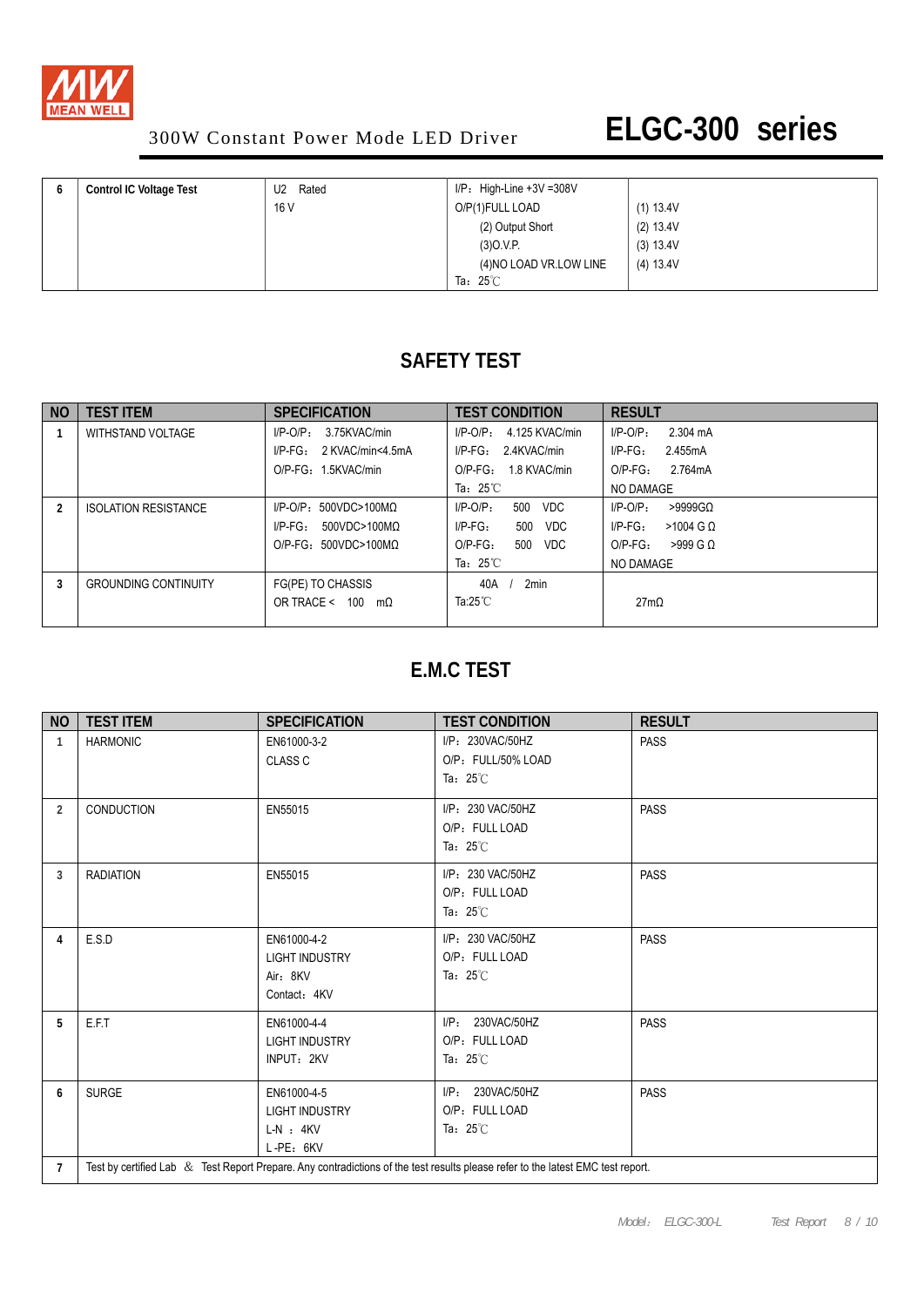

### **RELIABILITY TEST**

#### **ENVIRONMENT TEST**

| <b>NO</b>    | <b>TEST ITEM</b>                                                                       | <b>SPECIFICATION</b>                                          |                |                                | <b>TEST CONDITION</b>                                                                                                                                                                                              | <b>RESULT</b>             |
|--------------|----------------------------------------------------------------------------------------|---------------------------------------------------------------|----------------|--------------------------------|--------------------------------------------------------------------------------------------------------------------------------------------------------------------------------------------------------------------|---------------------------|
| $\mathbf{1}$ | TEMPERATURE RISE TEST                                                                  | MODEL: ELGC-300-L                                             |                |                                |                                                                                                                                                                                                                    |                           |
|              |                                                                                        |                                                               |                | 1. ROOM AMBIENT BURN-IN: 2 HRS |                                                                                                                                                                                                                    |                           |
|              |                                                                                        |                                                               |                |                                | $I/P$ : 230VAC O/P: FULL LOAD Ta= 27.8°C                                                                                                                                                                           |                           |
|              |                                                                                        |                                                               |                | 2. HIGH AMBIENT BURN-IN: 2 HRS |                                                                                                                                                                                                                    |                           |
|              |                                                                                        |                                                               |                |                                | I/P: 230VAC O/P: FULL LOAD Ta=43.6°C                                                                                                                                                                               |                           |
|              |                                                                                        |                                                               | NO.            | Position                       | ROOM AMBIENT Ta= 27.8 °C                                                                                                                                                                                           | HIGH AMBIENT Ta=43.6 °C   |
|              |                                                                                        |                                                               | $\mathbf{1}$   | RT <sub>1</sub>                | 62.2°C                                                                                                                                                                                                             | 78.1°C                    |
|              |                                                                                        |                                                               | 2              | L1                             | 63.5°C                                                                                                                                                                                                             | 79.2°C                    |
|              |                                                                                        |                                                               | 3              | BD <sub>1</sub>                | 68.1°C                                                                                                                                                                                                             | 79.5°C                    |
|              |                                                                                        |                                                               | 4              | C <sub>5</sub>                 | 62.7°C                                                                                                                                                                                                             | 79.9°C                    |
|              |                                                                                        |                                                               | 5              | Q <sub>1</sub>                 | 63.9°C                                                                                                                                                                                                             | 76.2°C                    |
|              |                                                                                        |                                                               | 6              | D <sub>1</sub>                 | 65.6°C                                                                                                                                                                                                             | 78.3°C                    |
|              |                                                                                        |                                                               | $\overline{7}$ | Q6                             | 64.3°C                                                                                                                                                                                                             | 77.9°C                    |
|              |                                                                                        |                                                               | 8              | Q5                             | 65.1 <sup>°</sup> C                                                                                                                                                                                                | 79.1°C                    |
|              |                                                                                        |                                                               | 9              | U <sub>2</sub>                 | 62.9°C                                                                                                                                                                                                             | 89.7°C                    |
|              |                                                                                        |                                                               | 10             | R <sub>8</sub>                 | 63.6°C                                                                                                                                                                                                             | 81.0°C                    |
|              |                                                                                        |                                                               | 11             | C41                            | 63.9°C                                                                                                                                                                                                             | 80.8°C                    |
|              |                                                                                        |                                                               | 12             | T1                             | 73.4°C                                                                                                                                                                                                             | 80.8°C                    |
|              |                                                                                        |                                                               | 13             | Q100                           | 65.5°C                                                                                                                                                                                                             | 73.7°C                    |
|              |                                                                                        |                                                               | 14             | Q101                           | 65.4°C                                                                                                                                                                                                             | 71.9°C                    |
|              |                                                                                        |                                                               | 15             | U107                           | 66.0°C                                                                                                                                                                                                             | 84.2°C                    |
|              |                                                                                        |                                                               | 16             | C <sub>103</sub>               | 61.1 <sup>°</sup> C                                                                                                                                                                                                | 82.4°C                    |
|              |                                                                                        |                                                               | 17             | C <sub>107</sub>               | 58.4°C                                                                                                                                                                                                             | 88.7°C                    |
|              |                                                                                        |                                                               | 18             | T <sub>500</sub>               | 68.3°C                                                                                                                                                                                                             | 83.2°C                    |
|              |                                                                                        |                                                               | 19             | C562                           | 66.6°C                                                                                                                                                                                                             | 78.5°C                    |
|              |                                                                                        |                                                               | 20             | U510                           | 71.6°C                                                                                                                                                                                                             | 78.1°C                    |
| 2            | LOW TEMPERATURE<br>TURN ON TEST                                                        |                                                               |                | TURN ON AFTER 2 HOUR           | I/P: 305VAC/100VAC<br>O/P: FULL LOAD/85% LOAD<br>Ta= $-45^{\circ}$ C/ $-35^{\circ}$ C                                                                                                                              | TEST: OK                  |
| 3            | <b>HIGH HUMIDITY</b><br><b>HIGH TEMPERATURE</b><br><b>HIGH VOLTAGE</b><br>TURN ON TEST | AFTER 12 HOURS<br>IN CHAMBER ON<br>CONTROL 50 °C<br>NO DAMAGE |                |                                | I/P: 305VAC<br>O/P: FULL LOAD<br>Ta=50 $^{\circ}$ C<br>HUMIDITY= 95% R.H                                                                                                                                           | TEST: OK                  |
| 4            | <b>TEMPERATURE</b><br><b>COEFFICIENT</b>                                               | $\pm$ 0.03%/°C (0~60°C)                                       |                |                                | I/P: 230 VAC<br>O/P: FULL LOAD                                                                                                                                                                                     | $\pm$ 0.0025%/°C (0~60°C) |
| 5            | STORAGE TEMPERATURE TEST                                                               | $-40 - +80^{\circ}$ C                                         |                |                                | 1. Thermal shock Temperature: -45°C ~ +85°C<br>2. Temperature change rate : 25°C / MIN<br>3. Dwell time low and high temperature : 30 MIN/EACH<br>4. Total test cycle: 5CYCLE<br>5. Input/Output condition: STATIC |                           |